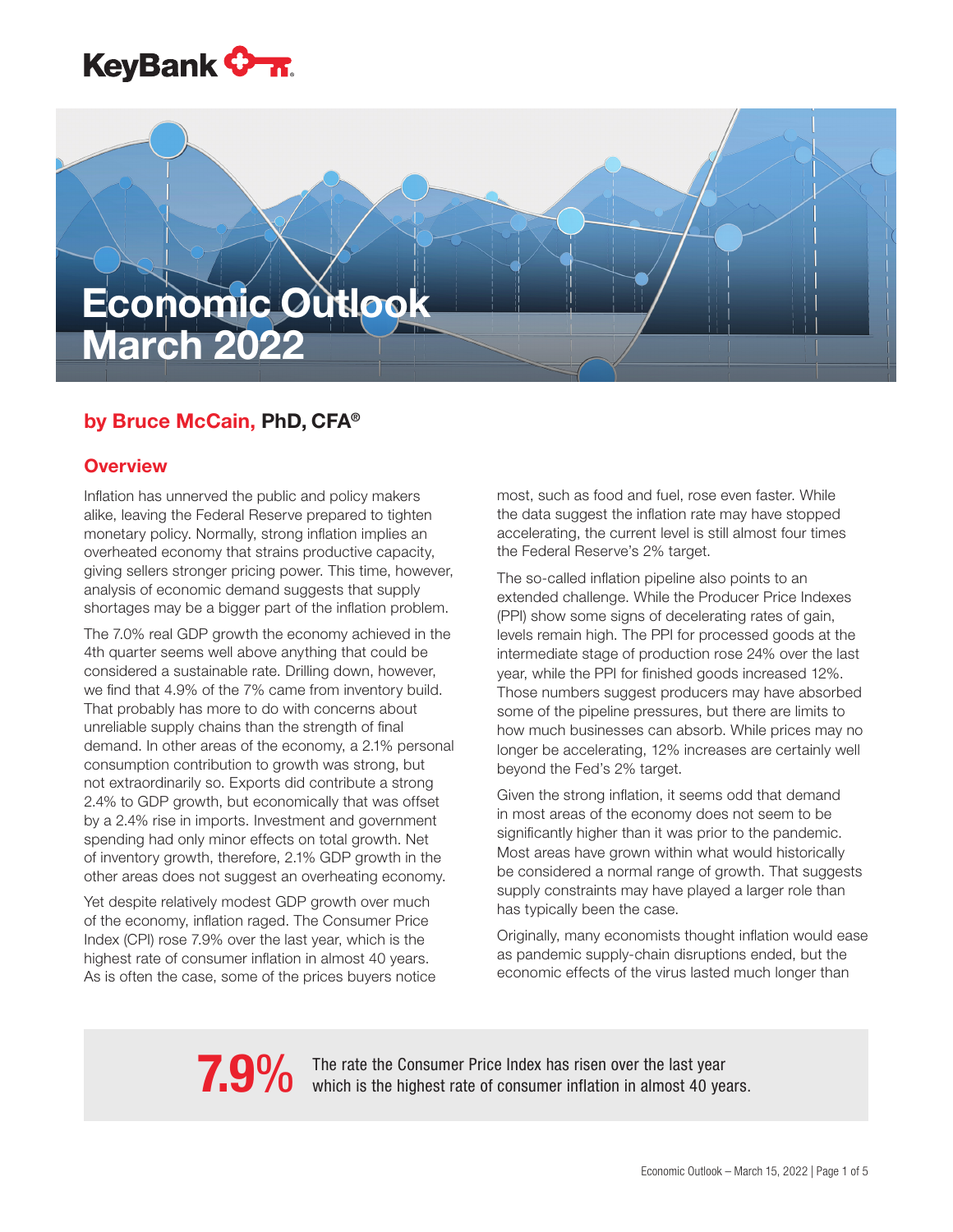expected. Moving forward, if world societies can finally normalize, supply-chain improvement may take pressure off global inflation rates.

Labor has also proven to be a serious supply constraint. The nonfarm payroll numbers show that even after having added 6.1 million jobs in 2021, the number employed still falls 2.1 million short of the peak prior to the pandemic. And allowing for the real growth of GDP since then, it appears the economy could actually need as much as 4.8 million new workers to be equivalent with the pre-pandemic level. An unemployment rate of 3.8% suggests it would be hard to find a total of 6.9 million more workers.

If a limited labor supply has been an important part in inflation this time, then the Federal Reserve will need to reduce demand by enough to fit economic activity more comfortably within the existing pool of labor. Clearly, reducing labor demand by the equivalent of several million workers would seem to require more than a light tap on the monetary brakes. Moreover, a large pipeline of government spending and well-funded consumers may make overall economic demand less sensitive to interest rates than has historically been the case, particularly given the low level of current rates. Thus, while the Fed is ready to begin raising rates, it may take more tightening than many economists expect to reduce inflation to an acceptable level.

# **Consumers**

Clearly, last year was a tough year. Just when the public thought vaccines would vanquish Covid-19, the Delta variant inflicted a whole new wave of infections. And while jobs have been widely available, inflation has outdistanced wage gains. Now, war in Europe threatens global security, economic growth and higher prices for important commodities.

Consistent with that backdrop, the University of Michigan survey shows extremely low results in the most recent consumer sentiment poll. Compared against responses back to the year 2000, the current level ranks at only the 8th percentile. Politically, too, sinking approval ratings for the President's handling of the economy and expectations of heavy losses for his party in the next election offer another measure of the public's concern with current conditions.

And yet despite broad concerns about current conditions, consumers have continued to spend. Net of inflation, personal consumption rose 6.9% in 2021. Over the last economic cycle, inflation-adjusted consumption rose an annualized 2.3%. Off the pre-pandemic peak, consumption has increased almost exactly in line with the historical rate.

As the pandemic raged, consumers focused their spending more heavily on goods than on services. From the previous peaks, inflation-adjusted spending on durable goods rose 8.5% ar (annualized rate), spending for nondurables goods was up 6.5% ar while spending on services fell 0.5% ar. Over the last economic cycle, the three categories of spending increased more in line with each other. Therefore, as pandemic restraints ease more fully, economists expect services will account for a greater share of spending growth. That should help to ease any pressures that may have developed on the productive capacity for goods.



While the consumer spending recovery has been relatively strong, income gains have covered most of the spending increase. Nominal personal consumption rose 13% ar over 2021, with a 21% gain in the first half of the year and a 6% gain over the second half. Wages and salaries rose 10% for 2021 as a whole, increasing 9% over the first half and 11% in the second half. Thus, while consumers probably dipped into savings to fund some of the first half spending, second half spending was more fully funded by sustainable cash flow. Notably, too, a large part of the "excess savings" reserve the public seemed to build through the pandemic appears to remain intact.

### Consumer spending during the pandemic



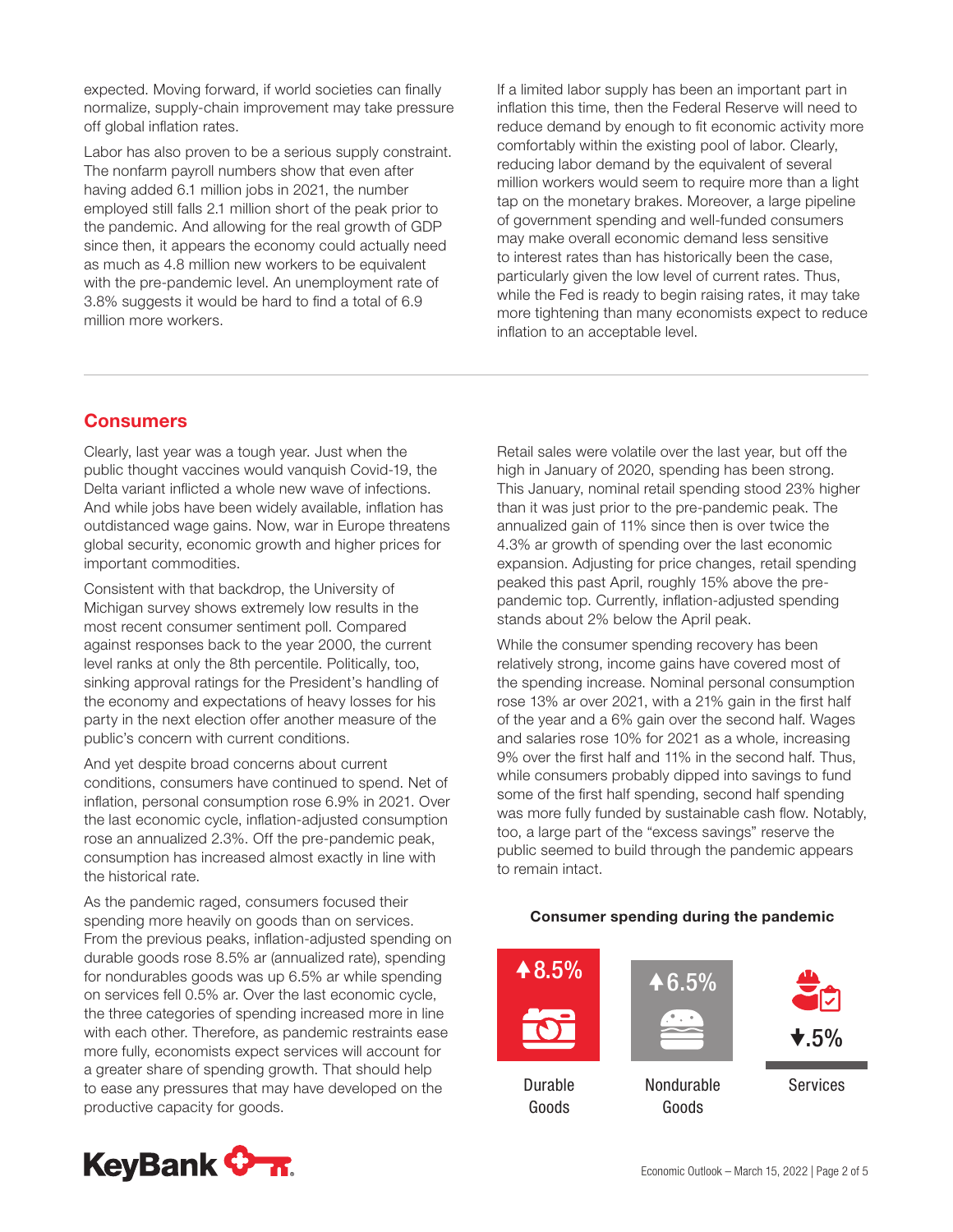# Business activity

CEO Magazine's survey of CEO confidence in the business outlook has improved marginally over last fall's low, but still indicates significant worries. Supply chain problems and labor shortages drew special comment in the latest survey, although interest rates, inflation, threats to consumer spending and political instability were also cited. At the margin, while CEOs have become less optimistic about the general outlook, 81% still expect their own firm's revenue to improve and 69% project improving profits. Moreover, 62% of the firms plan to increase capital spending, while 72% project increased hiring. CEO Magazine notes that "a considerable proportion of CEOs see opportunity despite headwinds and hope that persistent issues in the supply chain and labor market, as well as the effects of inflation, will resolve."

Smaller businesses operators seem less optimistic. The National Federation of Independent Business (NFIB) reported that the percentage of owners expecting higher real sales declined 11 points to a net negative of 4 percent. Moreover, a net 13% do not expect profit trends to improve. The survey reported that 30% of the owners say supply chain problems significantly disrupted their businesses. And while 61% of businesses reported trying to hire more help, 57% of the firms reported they see few or no qualified applicants for open positions. The report concluded that owners were losing confidence in the strength of the economy. Thus, although capital investment might seem an important solution to chronic labor shortages, only 55% of firms reported making investments over the last six months, a number the NFIB notes is not particularly strong.

Although industrial areas grew a little faster in 2021 than they have historically, production levels were not far above prior peaks. In nominal prices, manufacturing grew close to 4% last year, a little stronger than its longterm growth rate of roughly 1.5%. Oil and gas extraction grew a little over 7%, which was close to its long-term growth rate of 6%. Energy drilling's 55% growth was well above its 1.4% historical rate, but drilling activity remained 14% below its pre-pandemic peak. Energy extraction ended the year about 5% below its prior top and manufacturing was just a little more than 2% over its prior peak.

Nonresidential investment posted a little stronger growth than the industrial economy. In 2021, the investment in structures, equipment and intellectual property all grew close to 10%, roughly twice their historical growth rates, which ranged from about 4% to 6%. In the 4th quarter, however, the equipment and intellectual property areas stood only 2% to 3% above their prior peaks, while investment in structures remained almost 14% below its peak. Unless supply disruptions have a major impact on industrial production and investment activity, most areas of the business economy should have ample capacity.

> While CEOs have become less optimistic about the general outlook, 81% still expect their own firm's revenue to improve and 69% project improving profits.

# Exports and international economies

Exports were a strong positive for the U.S. economy in the 4th quarter, adding 2.4% to overall GDP growth. But imports were also strong, reducing GDP by 2.4%. Netting the two, trade was flat for the quarter.

Given relatively high vaccination rates and a less-lethal variant of the coronavirus, most countries of the world have moved toward normalizing activities in ways that should benefit their economies. Yet before most countries could fully ease viral restrictions, inflation began to pose problems. Now, the global community must deal with the human tragedy and economic fallout from war. The fact that Russia is a major energy supplier, and that together Russia and Ukraine account for 30% or more of global wheat production suggest the conflict could have far reaching economic effects.

Even before the war, the Eurozone was struggling economically. That region did not weather the pandemic as well as some other countries. It finally posted solid GDP growth in Q3 and Q4, only to decelerate sharply in Q4 as the Omicron outbreak took hold. A Manufacturing PMI (Purchasing Managers Index) of 58.4 and a rebound in the Services PMI to 55.5 suggest an improving near-term outlook, but those numbers do not reflect the impact of Ukraine. War is always economically disruptive, but even more so when the conflict is close. It also doesn't help that Russia has provided 40% of Europe's natural gas. The current conflict could push the Eurozone's inflation rate of 5.8% much higher.

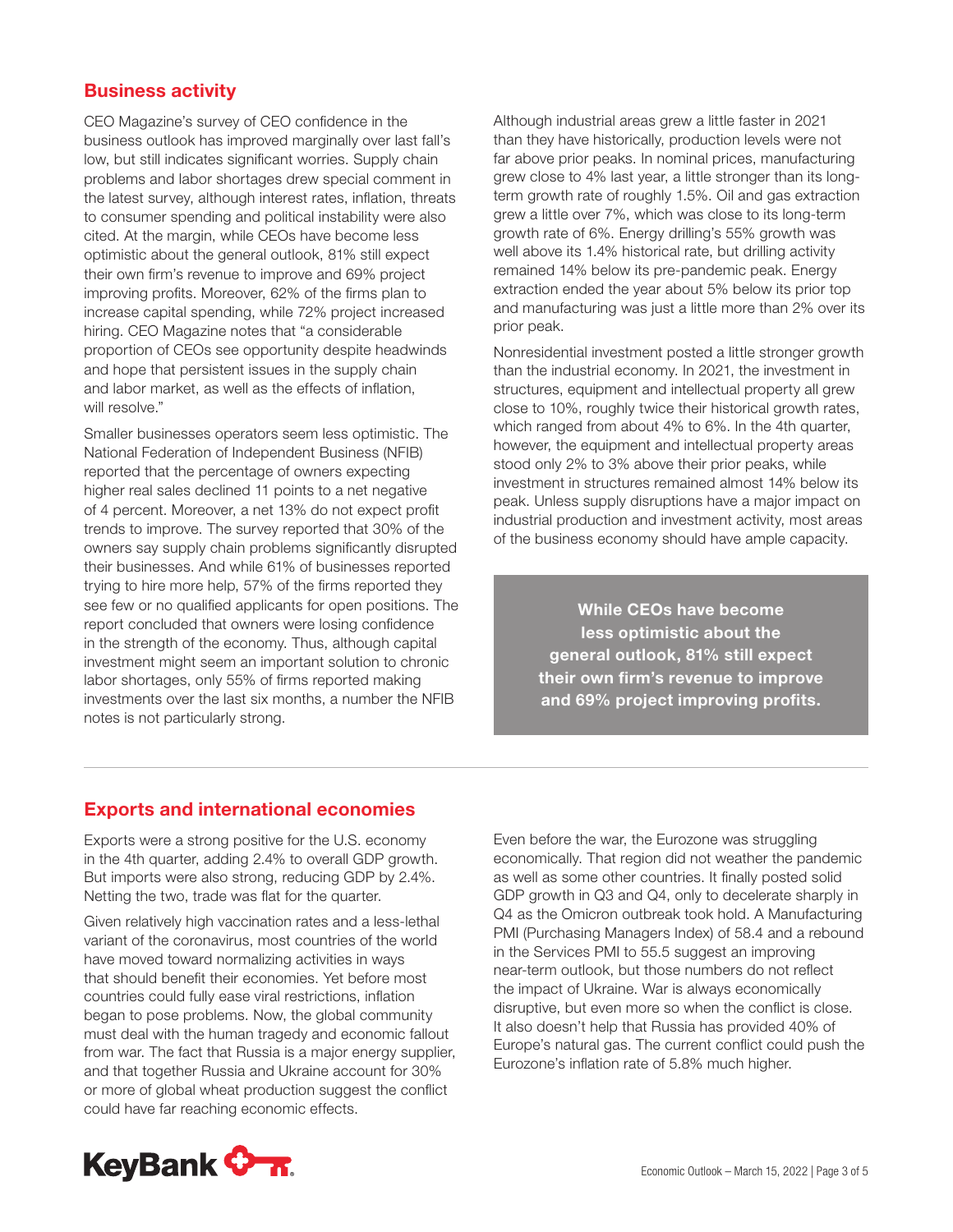The United Kingdom has staged a stronger recovery. Growth in Q3 and Q4 of 2021 ran close to 4% on an annualized basis, roughly twice as fast as the U.K. was growing prior to the pandemic. But it was primarily an exceptionally strong Q2 that made 2021's growth the strongest the country has seen in decades. The PMIs suggest a strong outlook, scoring 58.0 for Manufacturing and an even stronger 60.5 for Services. Yet while the U.K. is not quite as enmeshed with Ukraine as other parts of Europe, the conflict may disrupt the U.K. economy as well. A 5.5% inflation rate has prompted two rate hikes so far, but Ukrainian uncertainties may encourage U.K. authorities to proceed more slowly from here.

Japan avoided major COVID-19 outbreaks until the Olympics in July of last year. The virus and the restrictions implemented to halt its spread caused the Japanese economy to contract in the third quarter. The number of infections and public restrictions eased in time to spur fourth quarter growth, but an Omicron wave has again dampened the outlook for the 1st quarter. Concerns about the virus has apparently weakened the outlook for services substantially, as the Services PMI declined from a 52.1 reading in November to February's very weak 44.2 reading. The Manufacturing PMI's decline was not as severe, as it fell to 52.7, which forecasts modest growth. Rising inflation is not a problem, but 2021's 0.7% GDP growth was disappointing and 2022's growth seems off to a slow start.

China faces a number of shorter-term and longerterm challenges. The country reports relatively few COVID cases. But even if those numbers are absolutely accurate, outbreaks and the associated lockdowns have had significant economic impacts at times. Until the Chinese ease their zero tolerance COVID policy, the economic disruptions may continue. Also shorter term, problems in the housing markets risk both political and financial instability, as well as robbing China of what had been a major source of economic growth and government revenue. Reflecting the shorter-term challenges, economic growth fell from 5.8% just prior to the pandemic to 4.0% for 2021. The near-term outlook also seems mediocre, with a modest Manufacturing PMI of 52.7 and a barely growing Services PMI of 50.2. Longer term, with a population that is no longer growing, even a 4% growth rate would seem difficult to sustain.

# Purchasing Managers Index 4th Quarter